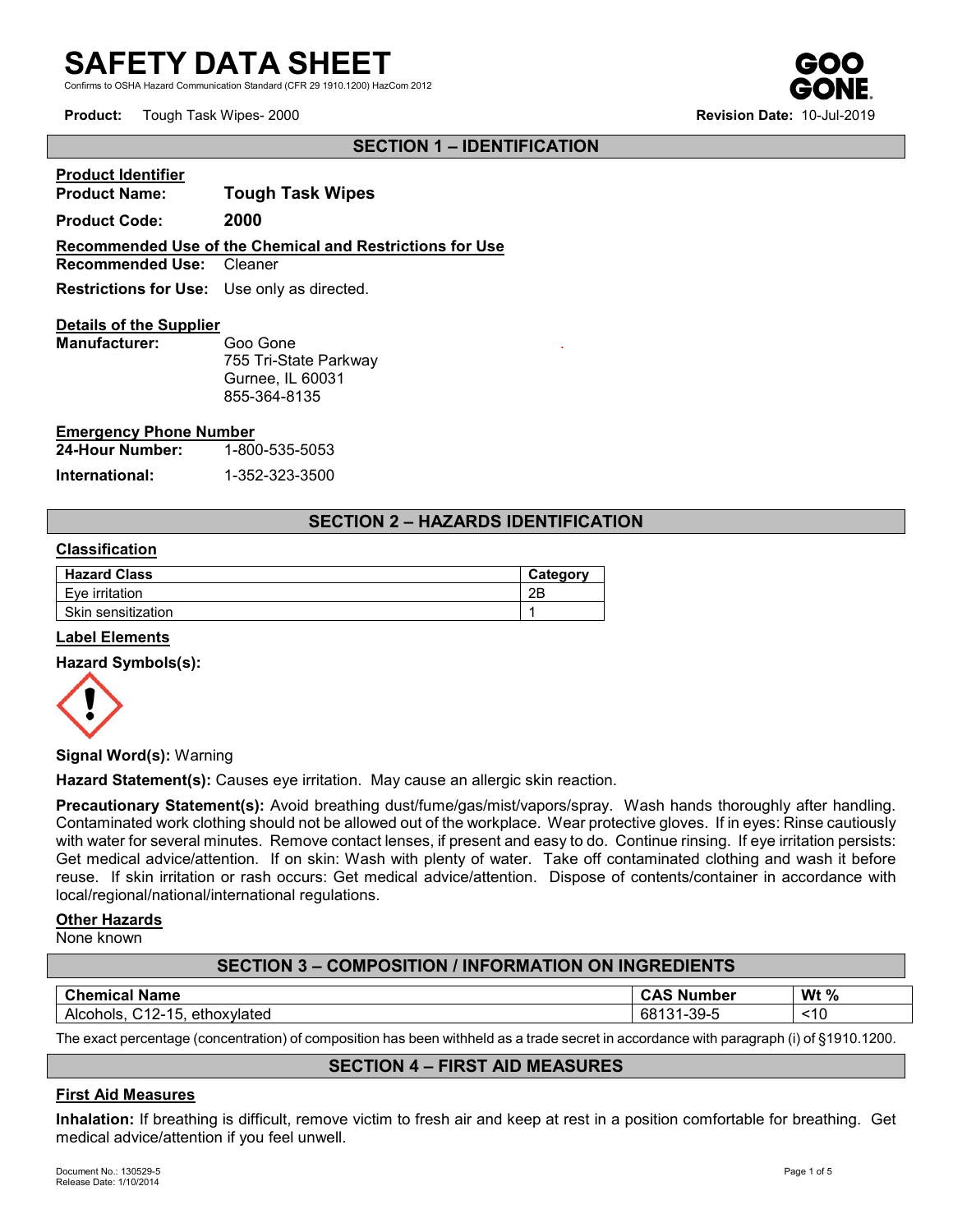# **SAFETY DATA SHEET**

Communication Standard (CFR 29 1910.1200) HazCom 2012



**Product:** Tough Task Wipes- 2000 **Revision Date:** 10-Jul-2019

**Eye Contact:** In case of contact, immediately flush eyes with plenty of water. Remove contact lenses, if worn. If irritation persists, get medical attention.

**Ingestion:** If swallowed, do NOT induce vomiting unless directed to do so by medical personnel. Never give anything by mouth to an unconscious person. Seek medical attention immediately.

**Skin:** In case of contact, immediately flush skin with plenty of water. Remove contaminated clothing and shoes. Wash contaminated clothing before reuse. If skin irritation or rash occurs: Get medical advice/attention.

## **Most Important Symptoms and Effects (Acute and Delayed)**

**Inhalation:** May cause respiratory irritation.

**Eye Contact:** Causes eye irritation. Symptoms may include discomfort or pain, excess blinking and tear production with possible redness and swelling.

**Ingestion:** May be harmful if swallowed. May cause stomach distress, nausea, or vomiting.

**Skin:** May cause skin irritation. Symptoms may include redness, drying, defatting and cracking of the skin. May cause allergic skin reaction.

## **Indication of any Immediate Medical Attention and Special Treatment Needed**

**Note to Physician:** Treat symptomatically.

# **SECTION 5 – FIRE FIGHTING MEASURES**

## **Extinguishing Media**

**Suitable:** Treat for surrounding material.

**Unsuitable:** None known.

#### **Specific Hazards Arising from Chemical**

Products of combustion include but are not limited to: oxides of carbon.

#### **Protective Equipment and Precautions for Firefighters**

Keep upwind of fire. Wear full fire fighting turn-out gear (full Bunker gear) and respiratory protection (SCBA). As in any fire, wear self-contained breathing apparatus pressure-demand, MSHA/NIOSH (approved or equivalent) and full protective gear.

## **SECTION 6 – ACCIDENTAL RELEASE MEASURES**

## **Personal Precautions, Protective Equipment, and Emergency Procedures**

**Personal Precautions:** Use personal protection recommended in Section 8. Isolate the hazard area and deny entry to unnecessary and unprotected personnel.

**Environmental Precautions:** See Section 12 for ecological information.

## **Methods and Material for Containment and Cleaning Up**

Pick up large pieces, and then place in a suitable container. Do not flush to sewer or allow to enter waterways. Use appropriate Personal Protective Equipment (PPE). Scoop up material and place in a disposal container.

# **SECTION 7 – HANDLING AND STORAGE**

## **Precautions for Safe Handling**

**Handling:** Avoid contact with skin and eyes. Avoid breathing fume/mist/vapor/spray. Handle in accordance with good industrial hygiene and safety practice. Wash hands after use. Do not eat, drink, or smoke when using this product.

**General Hygiene Advice:** Launder contaminated clothing before use. Wash hands before eating, drinking, or smoking.

## **Conditions for Safe Storage, Including any Incompatibilities**

**Storage Conditions:** Keep container closed when not in use. Store in a dry, cool, and well-ventilated area. Keep out of reach of children. Keep from freezing.

#### **Incompatible Materials:** None known.

# **SECTION 8 – EXPOSURE CONTROLS/PERSONAL PROTECTION**

## **Control Parameters**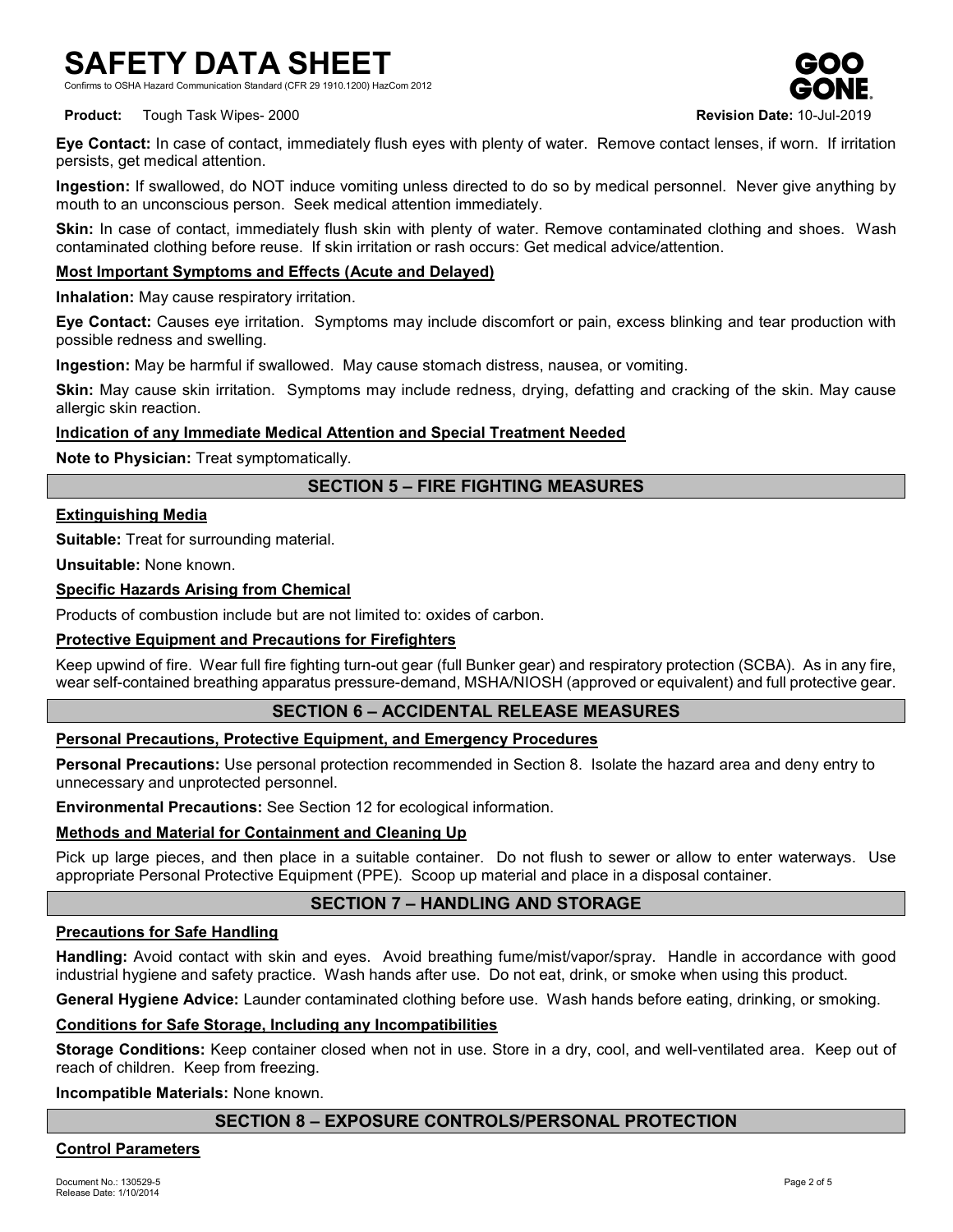Communication Standard (CFR 29 1910.1200) HazCom 2012

**Product:** Tough Task Wipes- 2000 **Revision Date:** 10-Jul-2019



## **Exposure Guidelines:**

| <b>Chemical</b><br>Name                                                     | AGGIP            | יפח<br>PEL<br>JSHA | <b>IDLH</b><br><b>NIC</b><br>OSF |
|-----------------------------------------------------------------------------|------------------|--------------------|----------------------------------|
| 131-39-5)<br>(681<br>$\lambda$<br>1 F<br>Alcohols<br>ethoxvlated<br>⊣ Z÷ L' | available<br>Not | available<br>Not   | <br>available<br>Not             |

## **Appropriate Engineering Controls**

Use ventilation adequate to keep exposures (airborne levels of dust, fume, vapor, etc.) below recommended exposure limits.

#### **Individual Protection Measures**

**Respiratory Protection:** None required under normal use conditions. In case of insufficient ventilation, wear suitable respiratory equipment. Respirator selection must be based on known or anticipated exposure levels, the hazards of the product and the safe working limits of the selected respirator.

**Skin and Body Protection:** None required under normal use conditions.

**Eye/Face Protection:** Safety glasses or goggles are recommended when using this product.

**General Work/Hygienic Practices:** Do not eat, smoke or drink where material is handled, processed or stored. Wash hands carefully before eating or smoking. Handle in accordance with good industrial hygiene and safety practice.

## **SECTION 9 – PHYSICAL AND CHEMICAL PROPERTIES**

**Appearance:** Wipe saturated with liquid

**Odor:** Citrus

**Odor threshold:** Not determined

**pH:** 5.5

**Melting point/freezing point:** Not determined

**Initial boiling point and boiling range:** Not determined

**Flash point:** >93.3ºC (>200ºF) TCC

**Evaporation rate:** Not determined

**Flammability (solid, gas):** Not flammable

**Upper/lower flammability or explosive limits:** Not determined

**Vapor pressure:** Not determined

**Vapor density:** Not determined

**Relative density:** 0.89

**Solubility(ies):** Not determined

**Partition coefficient (n-octanol/water):** Not determined

**Auto-ignition temperature:** Not determined

**Decomposition temperature:** Not determined

**Viscosity:** Not determined

# **SECTION 10 – STABILITY AND REACTIVITY**

**Reactivity:** Not reactive under normal conditions.

**Chemical stability:** Stable under recommended storage conditions.

**Possibility of hazardous reactions:** None under normal use.

**Conditions to avoid:** Heat. Incompatible materials.

**Incompatible materials:** None known.

**Hazardous decomposition products:** May include and are not limited to: oxides of carbon.

# **SECTION 11 - TOXICOLOGICAL INFORMATION**

## **Information on Toxicological Effects**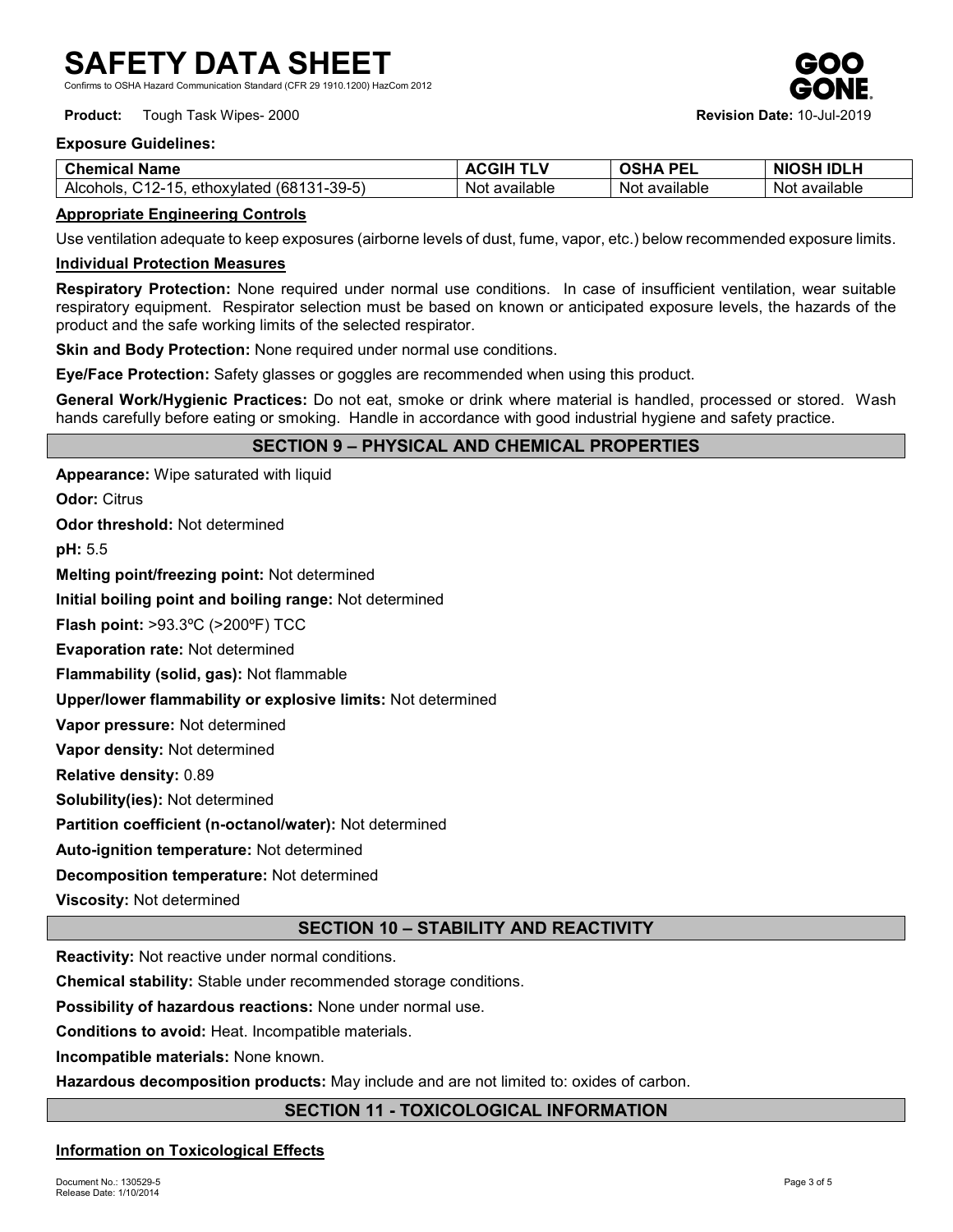# **SAFETY DATA SHEET**

Communication Standard (CFR 29 1910.1200) HazCom 2012

**Product:** Tough Task Wipes- 2000 **Revision Date: 10-**

#### **Likely Routes of Exposure:** Inhalation, skin contact, eye contact, ingestion

## **Information Related to Physical, Chemical, and Toxicological Effects**

See section 4 of this SDS.

**Production** 

## **Delayed and Immediate Effects as well as Chronic Effects from Short and Long-term Exposure**

**Carcinogenicity: NTP:** No **IARC:** No **OSHA:** No

# **Numerical Measures of Toxicity**

| <b>Proguct</b>   |                      |
|------------------|----------------------|
| ATE (oral)       | >2000 mg/kg (rat)    |
| ATE (dermal)     | >2000 mg/kg (rabbit) |
| ATE (inhalation) | 20 mg/l/4hr (rat)    |

#### **Component Information:**

| <b>Chemical Name</b>                       | Oral LD50        | <b>Dermal LD50</b>      | <b>Inhalation LC50</b> |
|--------------------------------------------|------------------|-------------------------|------------------------|
| Alcohols, C12-15, ethoxylated (68131-39-5) | 2000 mg/kg (rat) | $>$ 2000 mg/kg (rabbit) | Not available          |

## **SECTION 12 - ECOLOGICAL INFORMATION**

**Ecotoxicity:** Not established

**Persistence and degradability:** Not established

**Bioaccumulative potential:** Not established

**Mobility in soil:** No additional information available

**Other adverse effects:** No additional information available.

## **SECTION 13 – DISPOSAL CONSIDERATIONS**

See section 8 of this SDS for exposure controls and personal protection.

Dispose of the product and container in accordance with all applicable local, state, and federal regulations.

## **SECTION 14 – TRANSPORT INFORMATION**

**Note:** Classification changes based on quantity, packaging, and method of shipment. See current shipping paper for most up to date shipping information.

**DOT (Ground):** Not regulated

**IATA (Air):** Not regulated

**IMDG (Vessel):** Not regulated

# **SECTION 15 – REGULATORY INFORMATION**

All ingredients in this product are listed or are excluded from listing on the US Toxic Substances Act (TSCA) Chemical Substance Inventory.

This product is labeled in accordance with regulations administered by the Consumer Product Safety Commission (CPSC). The use pattern and exposure in the workplace are generally not consistent with those experienced by consumers. The requirements of the Occupational Safety and Health Administration (OSHA) applicable to this Safety Data Sheet differ from the requirements of the CPSC and as a result, this SDS may contain additional health hazard information not pertinent to consumer use and not found on the product label.

# **SECTION 16 – OTHER INFORMATION**

**Issue Date:** 13-Jul-2016

**Revision Date:** 17-Jul-2019

Document No.: 130529-5 Page 4 of 5 Release Date: 1/10/2014 The information provided in this Safety Data Sheet is correct to the best of our knowledge, information, and belief at the date of its publication. The information given is designed only as guidance for safe handling, use, processing, storage, transportation, disposal, and release and is not to be considered a warranty or quality specification. The information relates